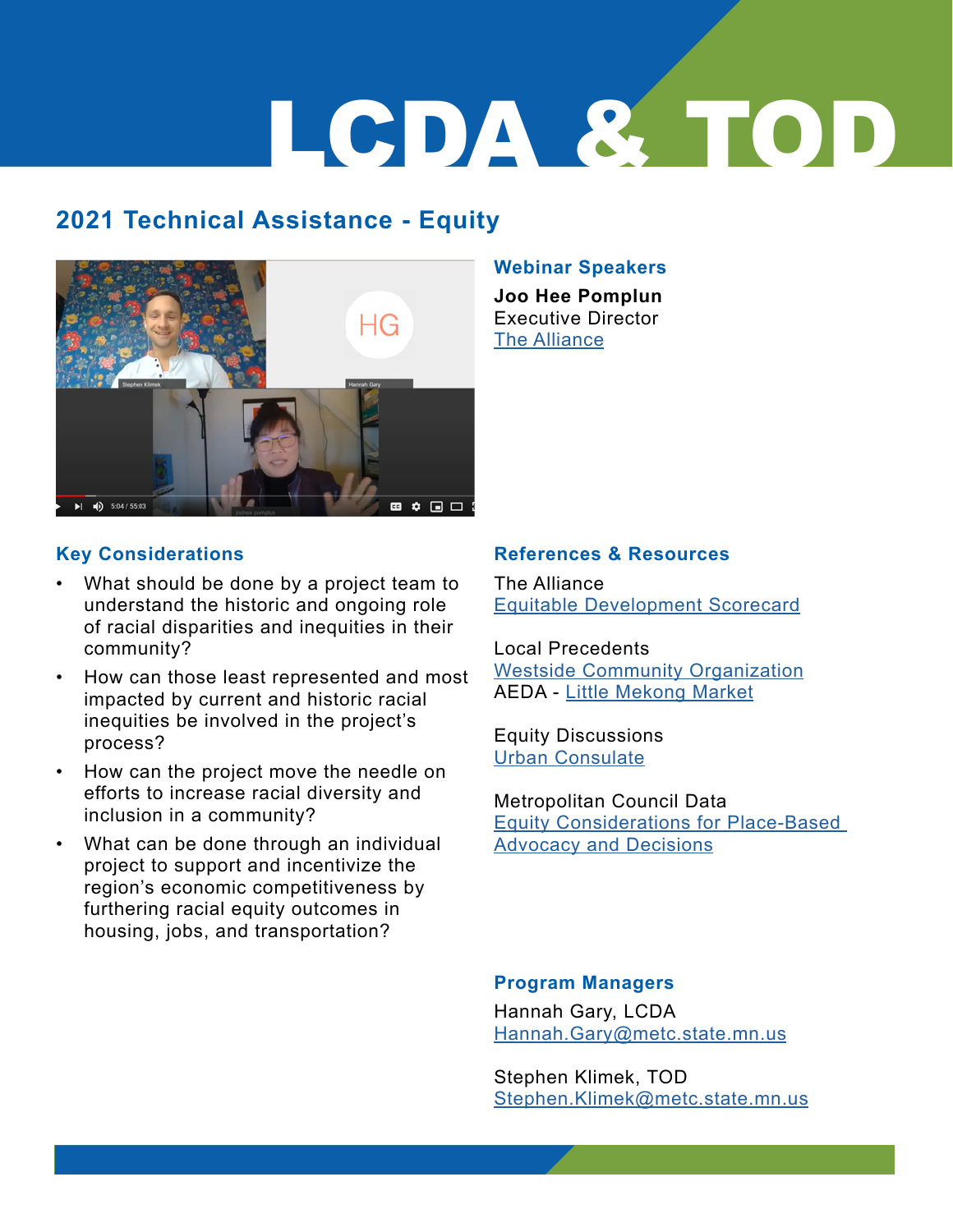# LCDA & TOD

# **Equity Takeaways**

## **Understanding Historic Inequities**

- The first step is to accept and acknowledge that our country was built on white supremacy and our systems were created to reinforce those values. We are still working to undo this today.
- People often want to just look to data about who is experiencing disparities and what root causes may be. This is one strategy, but when we just look at numbers we forget about the real people behind them.
- Data has been used to harm BIPOC and marginalized communities by not accounting for people's real experiences. Actually talk to people in addition to looking at data and reading history. Use a human-centered approach, embrace storytelling and use a human history to inform your process.

## **Involving Communities Least Represented and Most Impacted**

- Before anything else, spend time in the community you plan to work in. Don't go in and start by asking detailed development questions right away. Meet the community where they are, and have a conversation about where they want to be. Build trust and two-way relationships. To do that you can't extract, you have to give back. If people don't believe you are invested in community, why would they believe in your project?
- Elevating expertise of the community is critical and raises the visibility of communities that have been disenfranchised and left out. As you get to know a community you will learn who the leaders are to engage with and where else to go to get input.
- As you gather community input be sure to reflect back to them what you think you heard to make sure you have interpreted the information accurately. The more accessible data a community has the more they can understand issues and they can inform what should be done to achieve equitable outcomes. Then trust the expertise of the community – community relies on you to translate their ideas into a project. Think about the intended benefits of the project – if you don't know the community, how do you know your project could ever meet the community's needs?
- Support robust engagement that is being led by neighborhood organizations, nonprofits, or others. Commit to working with community leaders and consider creating an advisory committee to accomplish that. Be sure you understand what you hear from them at a human level and think creatively about what you can do in your project as well as who you could partner with to pair project needs or goals with community needs and goals.

## **Increasing Racial Diversity and Inclusion**

• Diversity and inclusion are outcomes of equity, but diversity and inclusion is not equity. Equity is really about the shifting of power. Think about how your project can be inclusive of and responsive to as many communities as possible. Engage the community on an ongoing basis and use your project site for different kinds of engagement.